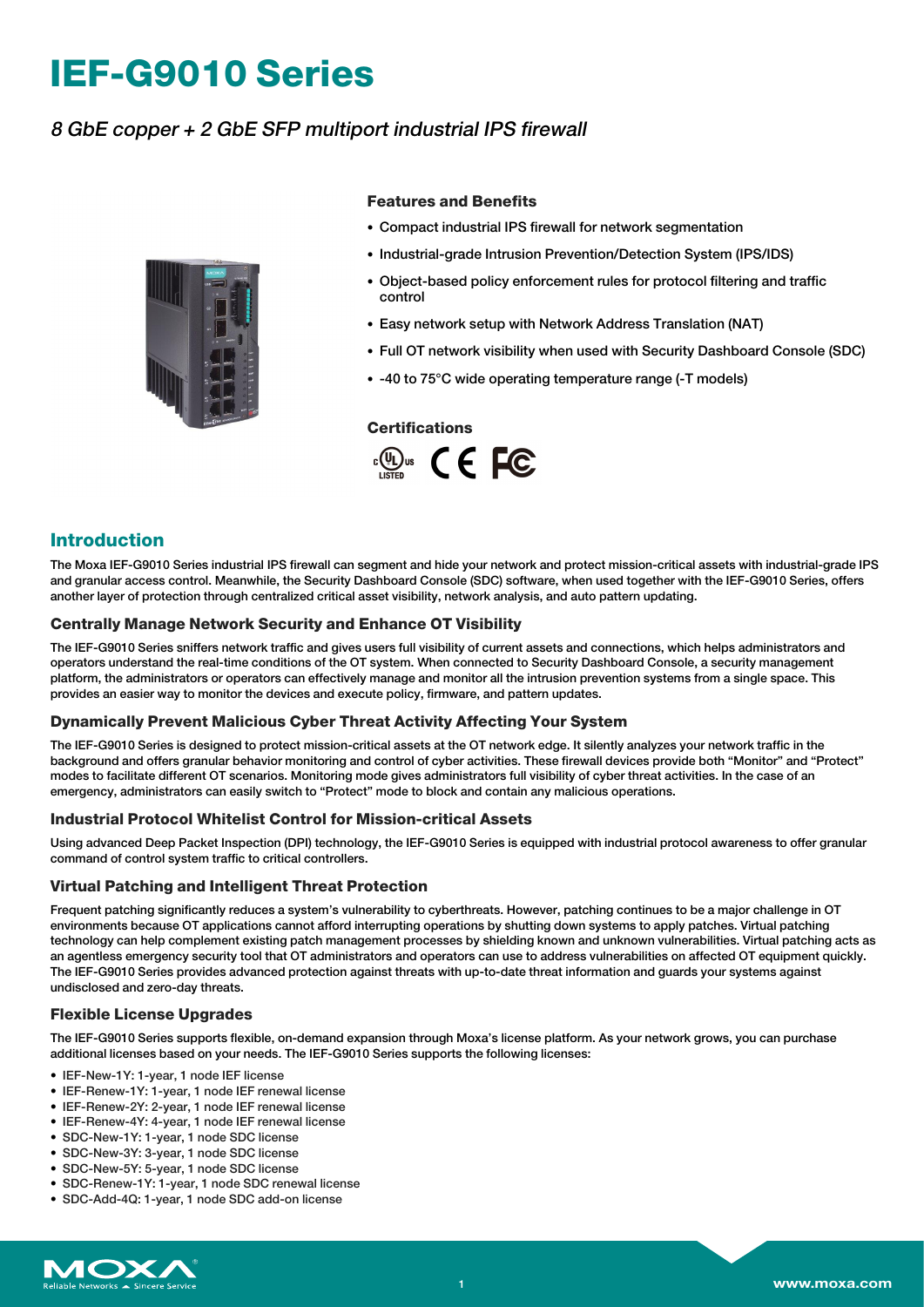# **Specifications**

| <b>Buttons</b>                             | <b>Reset button</b>                                                                                                                                                                                                                             |  |  |  |
|--------------------------------------------|-------------------------------------------------------------------------------------------------------------------------------------------------------------------------------------------------------------------------------------------------|--|--|--|
| <b>Digital Input Channels</b>              | $+13$ to $+30$ V for state 1<br>$-30$ to $+3$ V for state 0<br>Max. input current: 8 mA                                                                                                                                                         |  |  |  |
| <b>Alarm Contact Channels</b>              | Resistive load: 1 A @ 24 VDC                                                                                                                                                                                                                    |  |  |  |
| <b>Ethernet Interface</b>                  |                                                                                                                                                                                                                                                 |  |  |  |
| 10/100/1000BaseT(X) Ports (RJ45 connector) | 8                                                                                                                                                                                                                                               |  |  |  |
| 1000BaseSFP Slots                          | $\overline{2}$                                                                                                                                                                                                                                  |  |  |  |
| <b>Standards</b>                           | IEEE 802.3 for 10BaseT<br>IEEE 802.3ab for 1000BaseT(X)<br>IEEE 802.3u for 100BaseT(X)                                                                                                                                                          |  |  |  |
| <b>LED</b> Interface                       |                                                                                                                                                                                                                                                 |  |  |  |
| <b>LED Indicators</b>                      | PWR1, PWR2, STATE, MGMT, IPS/IDS, HA, FUNC, USB, 10/100 Mbps copper port,<br>1000 Mbps copper port, 1000 Mbps SFP port                                                                                                                          |  |  |  |
| <b>NAT</b>                                 |                                                                                                                                                                                                                                                 |  |  |  |
| <b>Features</b>                            | N-to-1, 1-to-1, Port forwarding, NAT loopback                                                                                                                                                                                                   |  |  |  |
| Application Layer Gateway (ALG)            | <b>SIP</b><br>H.323<br><b>FTP</b>                                                                                                                                                                                                               |  |  |  |
| <b>Ethernet Software Features</b>          |                                                                                                                                                                                                                                                 |  |  |  |
| <b>Unicast Routing</b>                     | <b>Static Route</b>                                                                                                                                                                                                                             |  |  |  |
| Management                                 | SSH, Telnet, NTP Client, DHCP Server/Client, DNS                                                                                                                                                                                                |  |  |  |
| Authentication                             | <b>Local Account Accessibility</b>                                                                                                                                                                                                              |  |  |  |
| DoS and DDoS Protection                    |                                                                                                                                                                                                                                                 |  |  |  |
| Technology                                 | ICMP Flood, IGMP Flood, UDP Flood, UDP Port Scan, TCP SYN Flood, TCP Port SYN<br>Scan, TCP Port FIN Scan, TCP Port NULL Scan, TCP Port Xmas Scan                                                                                                |  |  |  |
| Firewall                                   |                                                                                                                                                                                                                                                 |  |  |  |
| Throughput                                 | Max. 360,000 packets per second (max. 1,000 Mbps)                                                                                                                                                                                               |  |  |  |
| <b>IPS Throughput</b>                      | > 450 Mbps when the packet size is greater than 128 bytes                                                                                                                                                                                       |  |  |  |
| Latency                                    | <500 microseconds                                                                                                                                                                                                                               |  |  |  |
| <b>Concurrent Connections (TCP)</b>        | 60,000                                                                                                                                                                                                                                          |  |  |  |
| Deep Packet Inspection                     | <b>Modbus TCP</b><br><b>Modbus UDP</b><br>EtherNet/IP<br>PROFINET-DCP<br><b>CIP</b><br><b>Omron FINS</b><br><b>SLMP</b><br>Siemens S7 Comm.<br>Siemens S7 Comm. Plus<br>Additional protocols will be supported through future firmware updates. |  |  |  |
| <b>Policy Enforcement Rules</b>            | 64 rules                                                                                                                                                                                                                                        |  |  |  |
| <b>ICS Protocol Filter Profiles</b>        | 32 profiles                                                                                                                                                                                                                                     |  |  |  |

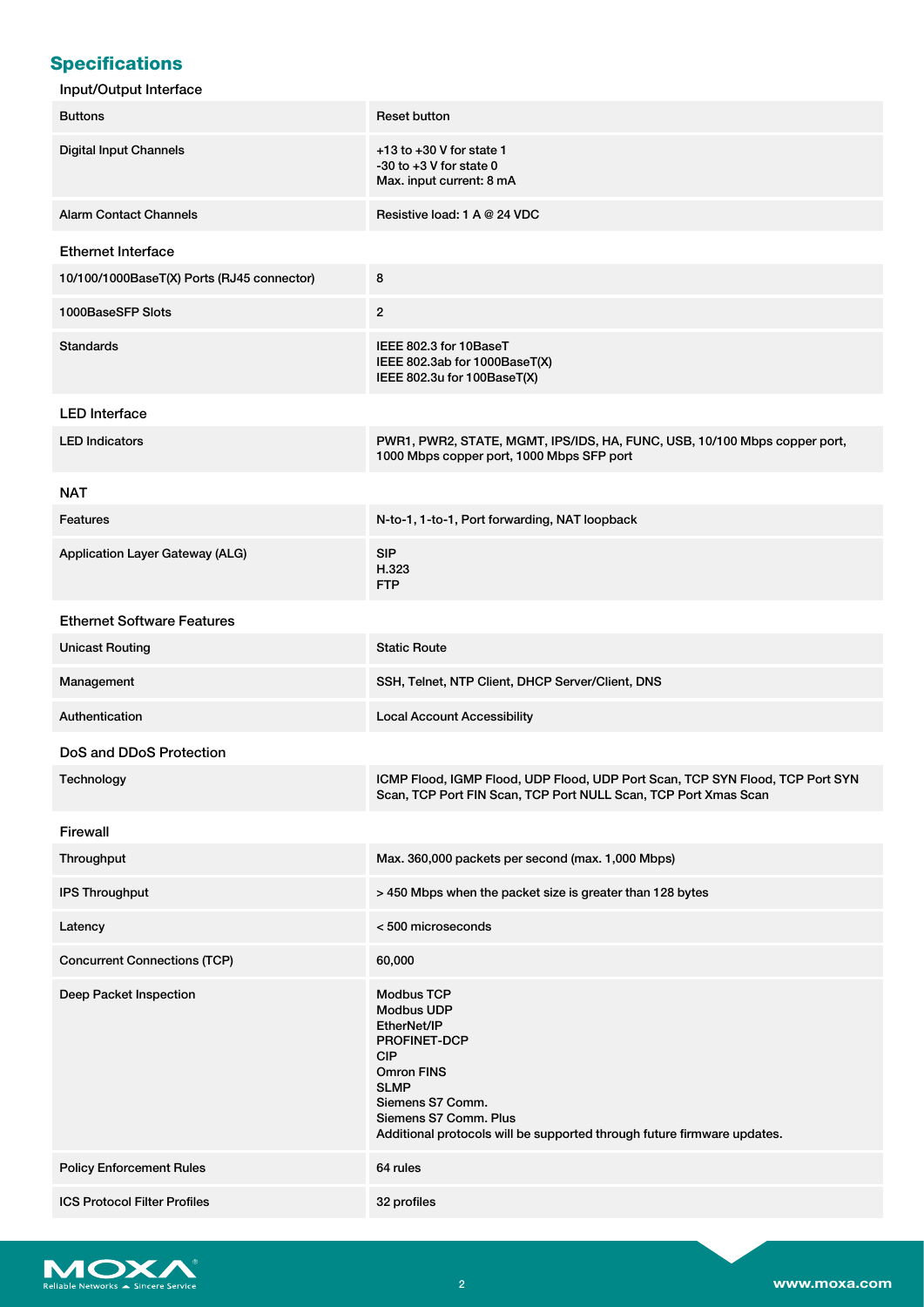| Automatic Pattern Updates via SDC   | Pro Models: Supported (1 year of updates included)<br>Pro-H Models: Supported (requires IEF pattern update license)                                                                                                                          |  |  |
|-------------------------------------|----------------------------------------------------------------------------------------------------------------------------------------------------------------------------------------------------------------------------------------------|--|--|
| <b>Manual Pattern Updates</b>       | Pro Models: Supported (1 year of updates included)<br>Pro-H Models: Supported (requires IEF pattern update license)                                                                                                                          |  |  |
| Management                          |                                                                                                                                                                                                                                              |  |  |
| <b>Supported Interfaces</b>         | Web GUI and Security Dashboard Console                                                                                                                                                                                                       |  |  |
| Real-Time Firewall / VPN Event Log  |                                                                                                                                                                                                                                              |  |  |
| <b>Event Type</b>                   | Cybersecurity, Policy enforcement, Protocol Filter, Assets detection, System event                                                                                                                                                           |  |  |
| Media                               | Local storage, Syslog server                                                                                                                                                                                                                 |  |  |
| Serial Interface                    |                                                                                                                                                                                                                                              |  |  |
| <b>Console Port</b>                 | USB Type-C                                                                                                                                                                                                                                   |  |  |
| <b>Power Parameters</b>             |                                                                                                                                                                                                                                              |  |  |
| Connection                          | Removable terminal block                                                                                                                                                                                                                     |  |  |
| <b>Input Current</b>                | 1.265 A @ 12 VDC, 0.605 A @ 24 VDC, 0.308 A @ 48 VDC                                                                                                                                                                                         |  |  |
| <b>Physical Characteristics</b>     |                                                                                                                                                                                                                                              |  |  |
| Housing                             | Metal                                                                                                                                                                                                                                        |  |  |
| <b>Dimensions</b>                   | 64 x 105 x 135 mm (2.52 x 4.13 x 5.32 in)                                                                                                                                                                                                    |  |  |
| Weight                              | 1100 g (2.43 lb)                                                                                                                                                                                                                             |  |  |
| Installation                        | DIN-rail mounting, Wall mounting (with optional kit)                                                                                                                                                                                         |  |  |
| <b>Environmental Limits</b>         |                                                                                                                                                                                                                                              |  |  |
| <b>Operating Temperature</b>        | Standard Models: -10 to 60°C (14 to 140°F)<br>Wide Temp. Models: -40 to 75°C (-40 to 167°F)                                                                                                                                                  |  |  |
| <b>Storage Temperature</b>          | -40 to 85°C (-40 to 185°F)                                                                                                                                                                                                                   |  |  |
| <b>Ambient Relative Humidity</b>    | 5 to 95% (non-condensing)                                                                                                                                                                                                                    |  |  |
| <b>Standards and Certifications</b> |                                                                                                                                                                                                                                              |  |  |
| Safety                              | UL 60950-1 Ed.2, UL 62368-1                                                                                                                                                                                                                  |  |  |
| <b>EMC</b>                          | EN 55032/35, EN 61000-6-2/-6-4                                                                                                                                                                                                               |  |  |
| EMI                                 | CISPR 32, FCC Part 15B Class A                                                                                                                                                                                                               |  |  |
| <b>EMS</b>                          | IEC 61000-4-2 ESD: Contact: 4 kV; Air: 8 kV<br>IEC 61000-4-3 RS: 80 MHz to 1 GHz: 3 V/m<br>IEC 61000-4-4 EFT: Power: 1 kV; Signal: 0.5 kV<br>IEC 61000-4-5 Surge: Power: 0.5 kV; Signal: 1 kV<br>IEC 61000-4-6 CS: 3 V<br>IEC 61000-4-8 PFMF |  |  |
| Railway                             | EN 50121-4                                                                                                                                                                                                                                   |  |  |
| <b>Traffic Control</b>              | <b>NEMATS2</b>                                                                                                                                                                                                                               |  |  |
| Shock                               | IEC 60068-2-27                                                                                                                                                                                                                               |  |  |
| Freefall                            | IEC 60068-2-32                                                                                                                                                                                                                               |  |  |
| Vibration                           | IEC 60068-2-6                                                                                                                                                                                                                                |  |  |

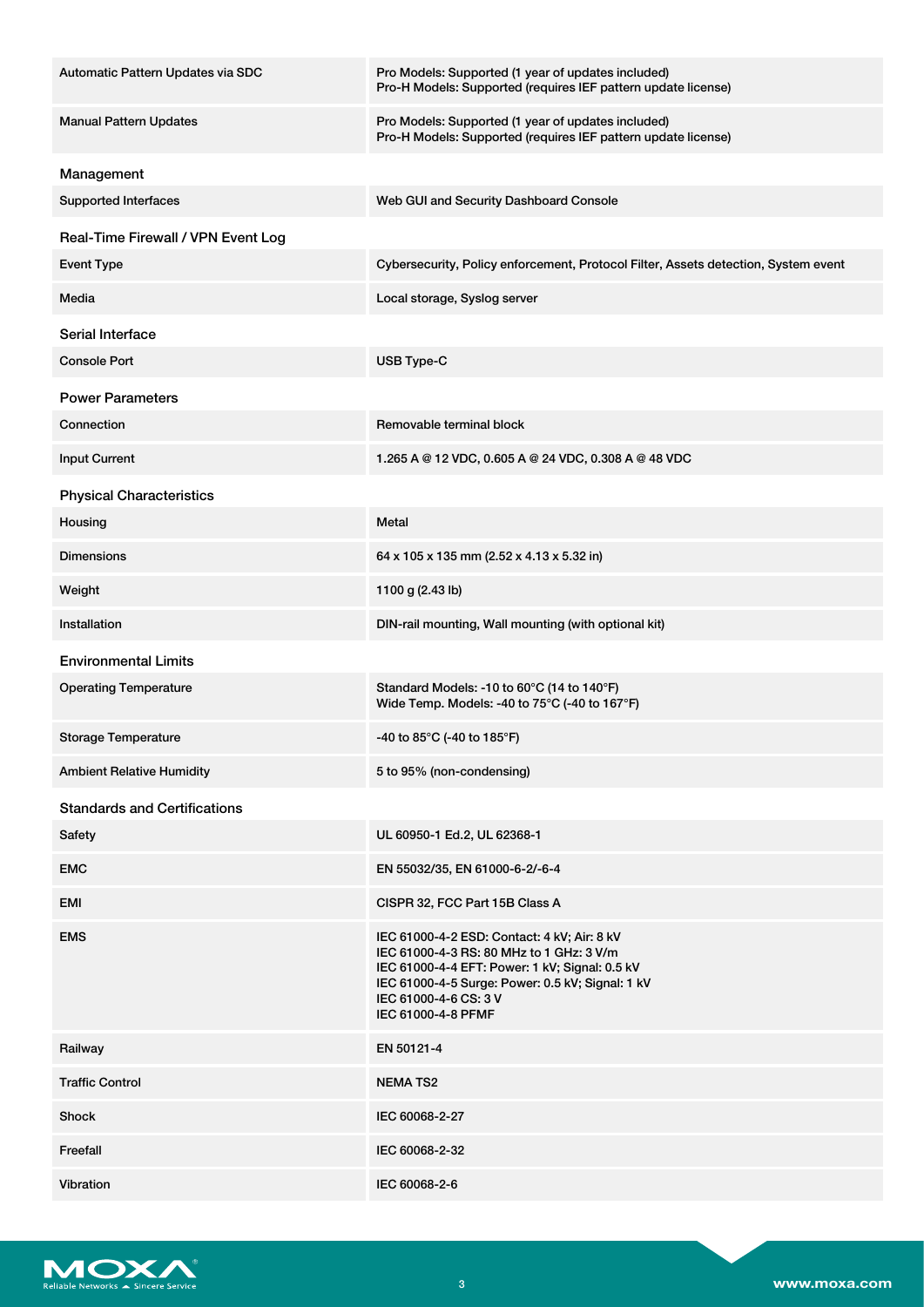#### MTBF

| .                       |                                                   |  |  |  |  |
|-------------------------|---------------------------------------------------|--|--|--|--|
| Time                    | 1,070,000 hrs                                     |  |  |  |  |
| <b>Standards</b>        | Telcordia (Bellcore), GB                          |  |  |  |  |
| Warranty                |                                                   |  |  |  |  |
| <b>Warranty Period</b>  | 5 years                                           |  |  |  |  |
| <b>Details</b>          | See www.moxa.com/warranty                         |  |  |  |  |
| <b>Package Contents</b> |                                                   |  |  |  |  |
| <b>Device</b>           | 1 x IEF-G9010 Series industrial IPS firewall      |  |  |  |  |
| Cable                   | 1 x USB-C to DB9 cable                            |  |  |  |  |
| <b>Installation Kit</b> | DIN and USB caps                                  |  |  |  |  |
| <b>Documentation</b>    | 1 x quick installation guide<br>1 x warranty card |  |  |  |  |

## **Dimensions**

Unit: mm (inch)



# **Ordering Information**

| <b>Model Name</b>        | 10/100/1000BaseT(x)<br>Ports, RJ45 Connector | 1000BaseT(x) Ports,<br><b>SFP Connector</b> | <b>Automatic Pattern</b><br><b>Updates via SDC</b> | <b>Manual Pattern Updates</b>               | <b>Operating Temp.</b>  |
|--------------------------|----------------------------------------------|---------------------------------------------|----------------------------------------------------|---------------------------------------------|-------------------------|
| IEF-G9010-2MGSFP-Pro     | 8                                            | $\overline{2}$                              | Yes, 1 year of updates<br>included                 | Yes, 1 year of updates<br>included          | $-10$ to 60 $\degree$ C |
| IEF-G9010-2MGSFP-Pro-T   | 8                                            | $\overline{2}$                              | Yes, 1 year of updates<br>included                 | Yes, 1 year of updates<br>included          | -40 to $75^{\circ}$ C   |
| IEF-G9010-2MGSFP-Pro-H   | 8                                            | $\overline{2}$                              | Yes, requires IEF pattern<br>update license        | Yes, requires IEF pattern<br>update license | $-10$ to 60 $\degree$ C |
| IEF-G9010-2MGSFP-Pro-H-T | 8                                            | $\overline{2}$                              | Yes, requires IEF pattern<br>update license        | Yes, requires IEF pattern<br>update license | -40 to $75^{\circ}$ C   |

# **Accessories (sold separately)**

#### Storage Kits

ABC-02-USB Configuration backup and restoration tool, firmware upgrade, and log file storage tool for managed Ethernet switches and routers, 0 to 60°C operating temperature